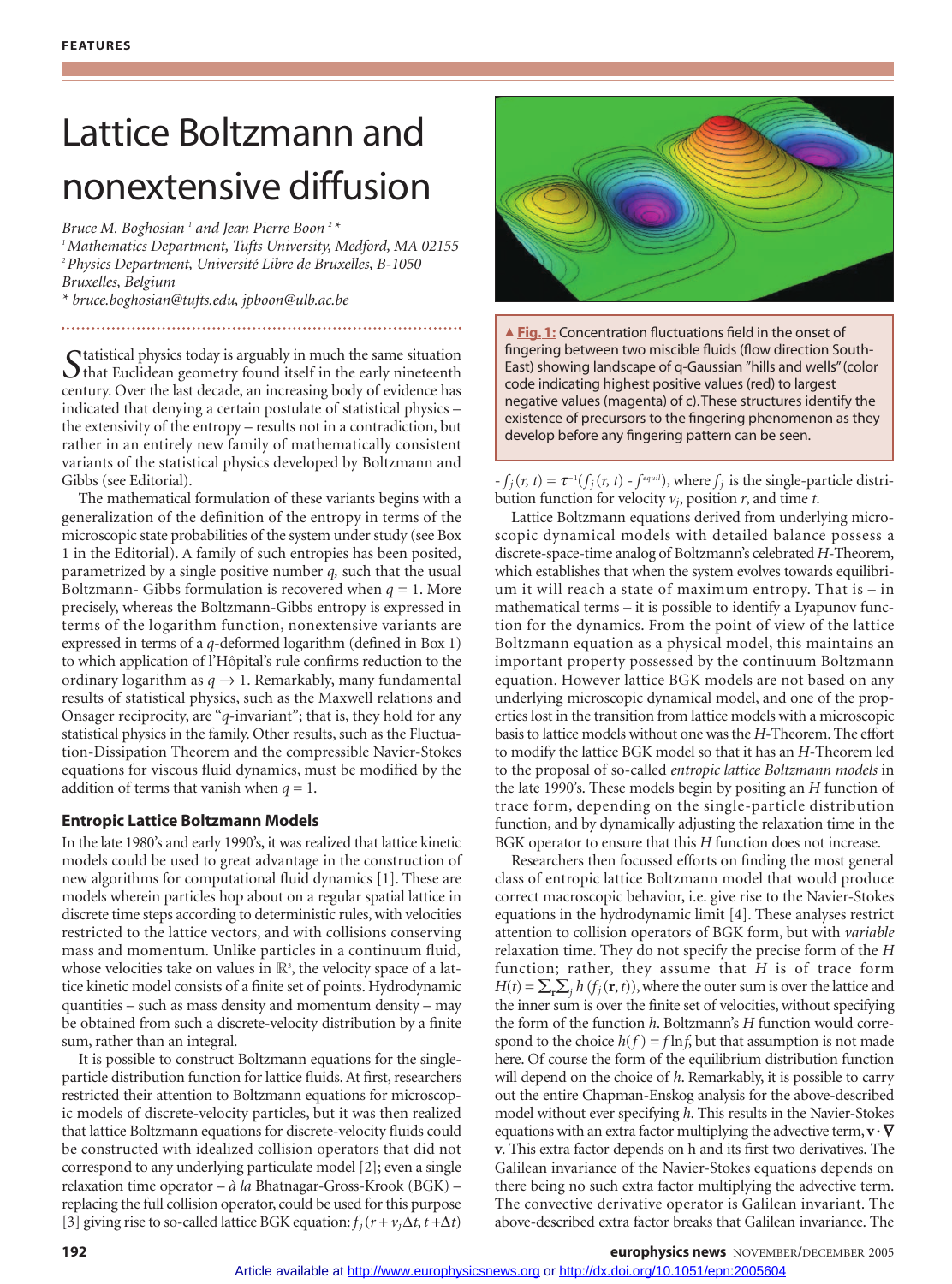breaking of Galilean invariance is not completely unexpected – after all, the lattice itself constitutes a preferred Galilean reference frame, and this problem had been noted in earlier microscopic particulate lattice models of hydrodynamics. But now, however, it is straightforward to restore Galilean invariance; we need only demand that this extra factor be equal to one. Since the extra factor depends on *h* and its first two derivatives, this results in a second-order nonlinear ordinary differential equation for *h*, whose solution is  $h(f) = f \ln_q f$ , where  $\ln_q$  is precisely the *q*-logarithm function [5] used in nonextensive statistical physics!

What this analysis shows is that lattice hydrodynamics provides an example of a statistical mechanical system from which the *q*deformed functional form arises naturally, and can be demonstrated from first principles. It should be emphasized that Boltzmann's *H* function is not the entropy! The entropy is a functional of the *N*body distribution function, whereas Boltzmann's *H* function is a functional of the single-particle distribution function. Nevertheless, it is striking that just as the natural logarithm function appears in Boltzmann's entropy (see Box 1) and in Boltzmann's *H* function, the *q*-deformed logarithm function appears in the nonextensive entropy, and in the *H* function for an entropic lattice Boltzmann model. It is however important to acknowledge that an entropic lattice Boltzmann model is not a natural physical system, but a highly idealized model system (that has found importance in numerical analysis).The analysis described above suggests that either the fragmentation of space into a regular lattice, or the reduction of velocity space to a finite set of points, or perhaps both, has resulted in the natural appearance of the *q*-deformed logarithm. It may be that similar fragmentation of phase space, possibly due to loss of ergodicity – wherein time averages are not equal to phase space averages – gives rise to the appearance of this same functional form in the entropy of certain complex systems.

#### **Nonextensive diffusion as nonlinear response**

One of the characteristic features of nonextensive statistical mechanics is the appearance of non-exponential distribution functions with power-law tails and there has been considerable interest in the question of how such non-exponential distributions might arise from first principle consideration [6]. For the diffusion processes, power-law distributions follow, in a generic manner, from a generalization of classical statistical mechanics linear response theory. Suppose we are interested in the diffusion of a tracer particle in a fluid. We then consider the probability  $f(\mathbf{r}, t; \mathbf{r}_0, 0)$  to find the diffuser at point  $\mathbf r$  at time  $t$  given that it starts at point  $\mathbf r_0$  at time 0.This distribution function – but, instead of probabilities, we could as well speak of the concentration of a diffusing species (as in the example below) – as we know from linear response theory, obeys the advection-diffusion equation.

Now if one makes the key assumption that the current is not simply described by gradients in the distribution function, but rather by gradients in the distribution raised to some power, one can proceed essentially along the same lines of reasoning as in classical response theory, and obtain a *generalized diffusion equation*

$$
\frac{\partial}{\partial t} f(\mathbf{r}, t; \mathbf{r}_0, 0) = \frac{\partial}{\partial \mathbf{r}} \cdot \mathbf{v}(\mathbf{r}, t) f(\mathbf{r}, t; \mathbf{r}_0, 0) \n+ \frac{\partial}{\partial \mathbf{r}} \cdot \mathbf{D}(t) \cdot \frac{\partial}{\partial \mathbf{r}} f^{\alpha}(\mathbf{r}, t; \mathbf{r}_0, 0)
$$

What makes this equation a generalized diffusion equation is the power  $\alpha \neq 1$ , and the generalized Einstein relation connecting the diffusion coefficient D to the underlying microscopic dynamics and corresponding distribution function.

The generalized equation can be viewed as a classical diffusion equation with an effective diffusion coefficient  $D_{\alpha} = \alpha D f^{\alpha-1}$ . Since it is quite common to introduce concentration-dependent and density-dependent diffusion coefficient to describe complex systems, this does not differ radically from classical phenomenology: what is unusual is that the effective diffusion coefficient vanishes when the probability (or concentration) vanishes. The generalized diffusion equation has formally the same structure as the "porous media equation", but the diffusion coefficient depends on the solution of the equation. This leads to the fact that the diffusion process is classical in the sense that the mean-squared displacement increases linearly with time, but the solutions are not Gaussian: they have the canonical *q*-exponential form (see Box 1) with  $q + \alpha = 2$ .

#### **Precursor statistics**

From a pragmatic viewpoint, the lattice Boltzmann equation – in particular with the lattice BGK formulation (described above) – can be used to simulate nonequilibrium systems [2]. In contrast to other computational methods, the lattice Boltzmann method offers a mesoscopic approach , which is based on a kinetic theoretical analysis where the macroscopic description (such as given e.g. by the set of hydrodynamic equations) is not pre-established. This approach was used for instance to investigate precursor phenomena in the onset of fingering and the data were analyzed using the generalized diffusion equation [8].

Fingering is a generic phenomenon that results from the destabilization of the interface between two fluids with different